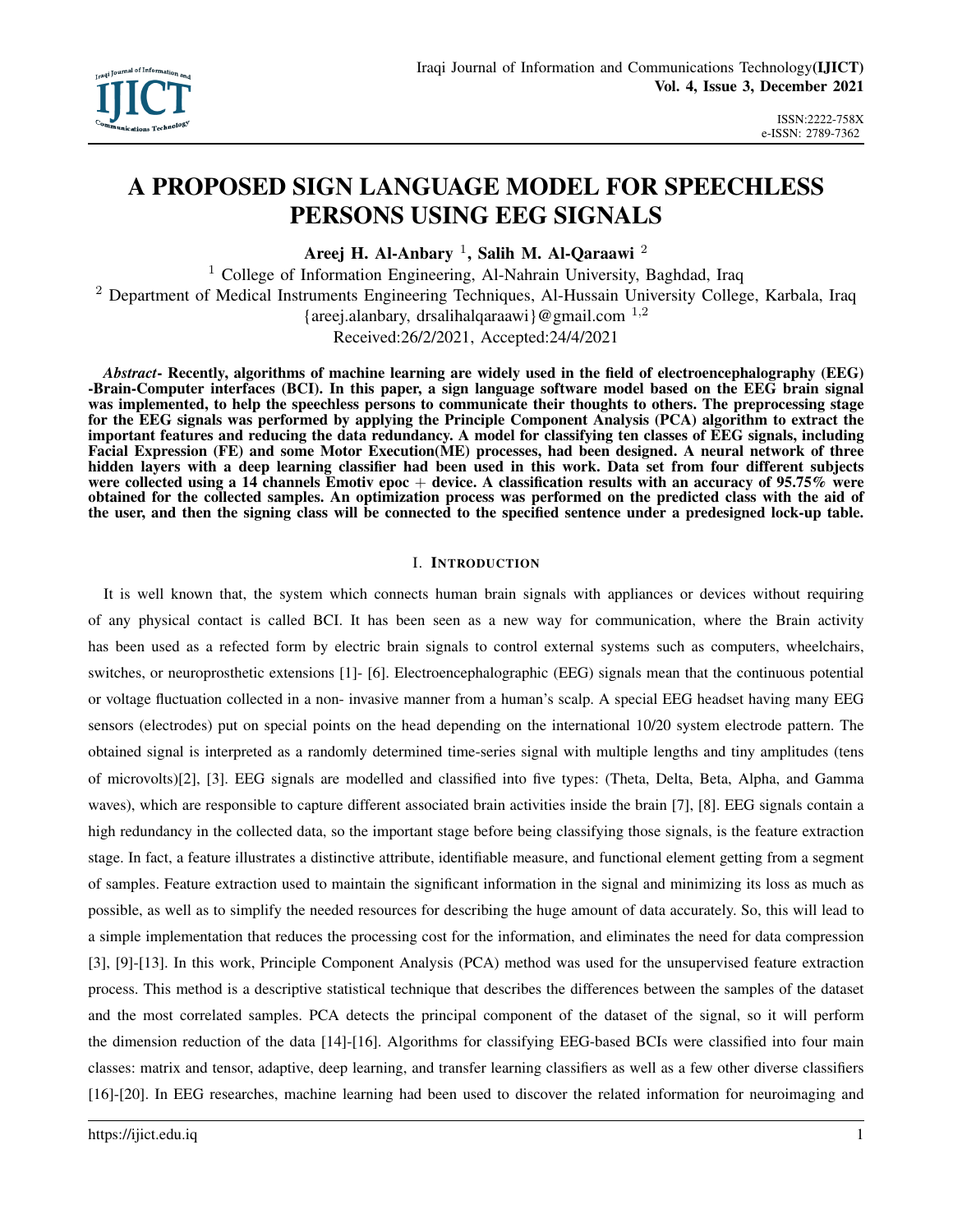

neural classification. The advances in machine learning and the availability of huge EEG data sets led to deep learning deployment in analyzing EEG signals and in the field of understanding brain functionality by defining collected information inside it [17], [18], [22]-[25].

#### II. RESEARCH METHODOLOGY

The work in this paper focuses on EEG signal features to identify the EEG signals classes for facial expressions (FEs) and some motor execution actions. FEs include: surprise, smile, left wink, right wink, and mouth opened. While, motor execution actions include:right-hand lifting, left-hand lifting, head rotating to right, head rotating to left and clapping. All these signals first collected by EMOTIV EPOC  $+$  14 Channel Mobile Brain wear headset, and fetched by the licensed software of EMOTIV Pro with python environment. A model for classifying those signals had been designed. Fig. 1 shows the research methodology block diagram. The details of each step will be explained in the next subsections.



Figure 1: Research methodology block diagram

## *A. Data Collection*

The EEG signal data set samples were collected using 14 channels EMOTIV Epoc + headset device with a sampling frequency of 128 Hz and a built-in digital notch filter at 50 Hz and 60 Hz and a digital band-pass filter of 0.16-45 Hz. The 14 channels extended around the head according to international 10/20 system electrode pattern placement as shown in Fig. 2. The data was collected from four subjects of different ages (10-50 years), males and females while they are doing of the required facial expressions and the motor execution actions. The EEG signals were recorded by the monthly licensed Emotiv software (Emotiv PRO) and saved as excel files (.csv files) to be used later in training the neural network within the python environment. During the recording process, about 6487 EEG samples were collected. Table I shows some samples of the collected EEG data for lifting the left hand for one subject.

## *B. Data Pre-Processing*

This stage is the removal of the artefacts of EEG signals, which is doing by the Emotiv headset itself, where the data is recorded directly as it is received from the headset. There is a good amount of signal processing and filtering in the headset to remove artifacts and harmonic frequencies. So, the signals appear clean when we gained a good contact quality. The signals had been sampled at 2048 Hz sampling frequency, and then applied to a dual notch filter at 50 Hz and 60 Hz as well as a low pass filter at 64 Hz cutoff frequency. Finally, the data was sampled down to 128 Hz or 256 Hz.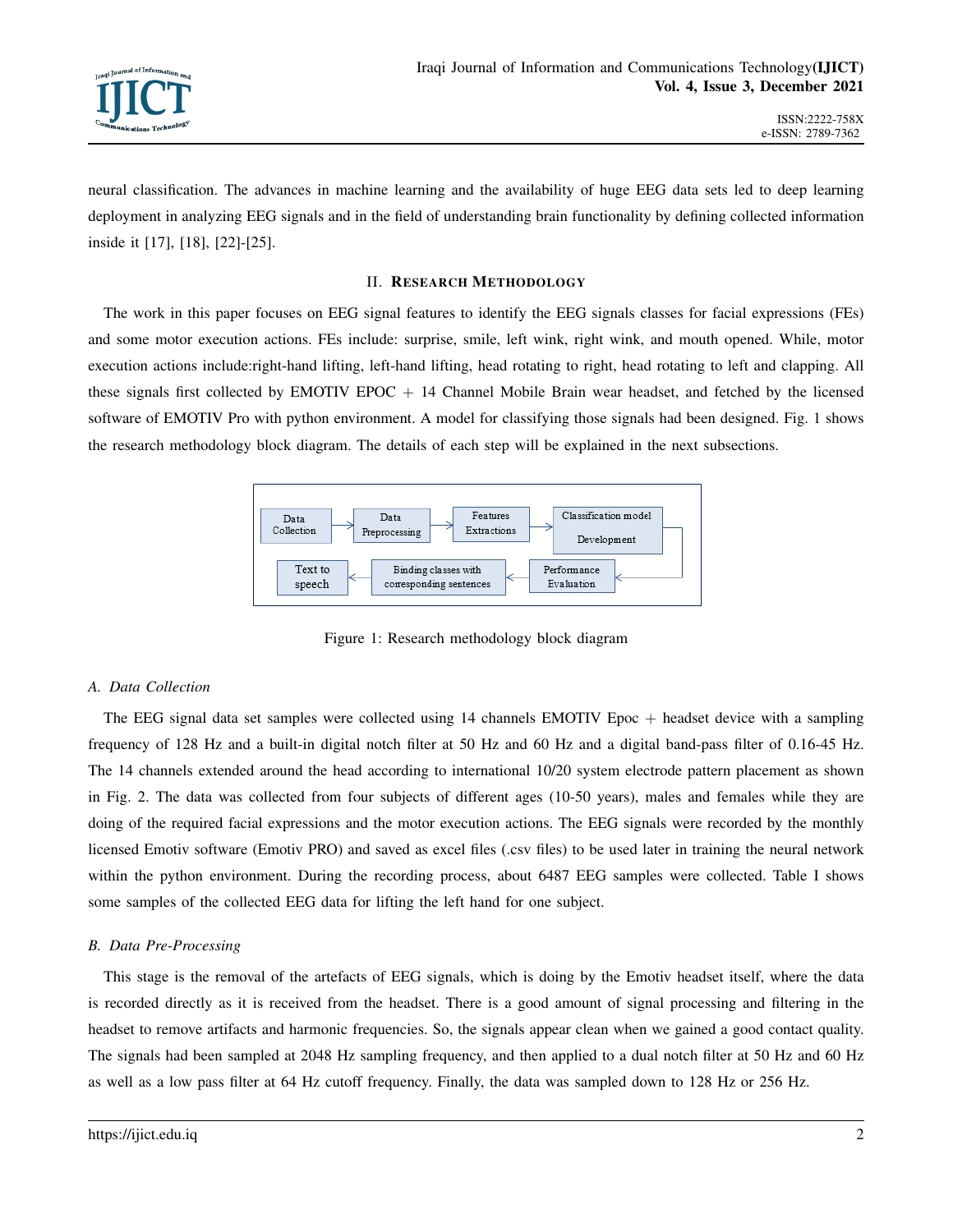

ISSN:2222-758X e-ISSN: 2789-7362



Figure 2: International 10/20 system electrode pattern placement

TABLE I EEG Datasets Samples for Left-Hand Lifting

|                                       |                 | start | stop              |                                                   |         |                                             |                  |                           |                                                                                                                    |               |                 |          |        |                |                                                                        |        |                           |                                                                                 |
|---------------------------------------|-----------------|-------|-------------------|---------------------------------------------------|---------|---------------------------------------------|------------------|---------------------------|--------------------------------------------------------------------------------------------------------------------|---------------|-----------------|----------|--------|----------------|------------------------------------------------------------------------|--------|---------------------------|---------------------------------------------------------------------------------|
|                                       |                 |       | timestam timestam |                                                   |         |                                             |                  |                           |                                                                                                                    |               |                 |          |        |                |                                                                        |        |                           |                                                                                 |
|                                       |                 |       |                   | p:159829 p:159829 headset headset headset subject |         |                                             |                  |                           | sampling                                                                                                           |               |                 |          |        |                |                                                                        |        |                           |                                                                                 |
|                                       |                 |       |                   |                                                   |         |                                             |                  |                           | title:samples 4889.908 4959.508 type:EPO serial:3B firmware name:dr. channels: rate:eeg 128;mot samples: version:2 |               |                 |          |        |                |                                                                        |        |                           |                                                                                 |
|                                       | exportAreel 185 |       | 452               | <b>CPLUS</b>                                      | 9AD9B0  | :3011                                       | ella-2019 165    |                           | 64:pm 0.1:pow 8 283                                                                                                |               | $\cdot$         |          |        |                |                                                                        |        |                           |                                                                                 |
|                                       | Timestamp       |       |                   | EEG.Count EEG.Interr EEG.AF3 EEG.F7               |         | EEG.F3                                      | EEG.FC5 EEG.T7   |                           | EEG.P7                                                                                                             | <b>EEG.01</b> | <b>EEG.02</b>   | EEG.P8   | EEG.T8 | EEG.FC6 EEG.F4 |                                                                        | EEG.F8 |                           | EEG.AF4 EEG.RawCE                                                               |
| $\overline{\mathbf{3}}$               | 1598294890      | 34    |                   | 0 4627.308 6175.769 7376.923 7018.461 7112.82     |         |                                             |                  |                           | 3223.461426 3223.846 1274.103 3862.051 629.7436 8023.974 7521.795 8334.743 3344.359                                |               |                 |          |        |                |                                                                        |        |                           | 47606                                                                           |
| 4                                     | 1598294893      | 243   |                   | 0 7502.436 5615.513 6324.231 6095.513 1287.821    |         |                                             |                  |                           | 7299.871582                                                                                                        |               |                 |          |        |                | 7261.41 6439.615 1462.692 7645.513 3923.974 3256.539 107.6923 6799.615 |        |                           | 57867                                                                           |
| 5                                     | 1598294894      | 141   |                   | ۰                                                 |         | 5662.18 5518.461 4492.308 3957.436 5409.359 |                  |                           | 4291.666504 715.6411 4300.897 3987.821 6205.385 7224.103                                                           |               |                 |          |        |                |                                                                        |        | 7947.18 3203.974 4669.103 | 36448                                                                           |
| 6                                     | 1598294894      | 14    |                   | 1 5591.566 5528.655                               |         |                                             |                  | 4493.29 4027.343 5410.139 | 4219.964355 723.8898 4265.287 3929.946 6159.411 7237.689 7829.861 3138.312 4696.339                                |               |                 |          |        |                |                                                                        |        |                           | 60652                                                                           |
| $\overline{7}$                        | 1598294894      | 15    |                   | 1 5520.952 5538.849 4494.271                      |         |                                             |                  | 4097.25 5410.919          | 4148.262207 732.1386 4229.675                                                                                      |               |                 |          |        |                | 3872.07 6113.437 7251.276 7712.542 3072.649 4723.576                   |        |                           | 18343                                                                           |
| 8                                     | 1598294894      | 16    |                   | 1 5450.338 5549.042 4495.254 4167.158 5411.699    |         |                                             |                  |                           | 4076.560303 740.3873 4194.064 3814.195 6067.463 7264.864 7595.224 3006.986 4750.813 35825.53                       |               |                 |          |        |                |                                                                        |        |                           |                                                                                 |
| 9                                     | 1598294894      | 17    |                   | 1 5379.725 5559.236 4496.236 4237.065 5412.479    |         |                                             |                  |                           | 4004.858154 748.6361 4158.453                                                                                      |               |                 |          |        |                | 3756.32 6021.489 7278.451 7477.905 2941.323                            |        |                           | 4778.05 35618.04                                                                |
| 10                                    | 1598294894      | 18    |                   | 1 5309.111                                        |         | 5569.43 4497.218 4306.972                   |                  | 5413.26                   | 3933.156006 756.8849 4122.842 3698.445 5975.516 7292.038 7360.586                                                  |               |                 |          |        |                |                                                                        |        |                           | 2875.66 4805.287 35410.55                                                       |
| 11                                    | 1598294894      | 19    |                   | 1 5238.497 5579.624                               |         |                                             | 4498.2 4376.879  | 5414.04                   | 3861.453857 765.1337 4087.231                                                                                      |               |                 |          |        |                |                                                                        |        |                           | 3640.57 5929.542 7305.625 7243.268 2809.997 4832.523 35203.06                   |
| 12                                    | 1598294894      | 20    |                   | 1 5167.883 5589.817 4499.182 4446.787             |         |                                             |                  | 5414.82                   | 3789.751709 773.3824                                                                                               |               |                 |          |        |                | 4051.62 3582.695 5883.568 7319.212 7125.949 2744.334                   |        |                           | 4859.76 34995.57                                                                |
| 13                                    | 1598294894      | 21    |                   |                                                   |         | 5097.27 5600.011 4500.164 4516.694          |                  | 5415.6                    | 3718.049561 781.6312 4016.009                                                                                      |               |                 |          |        |                |                                                                        |        |                           | 3524.82 5837.594 7332.799 7008.631 2678.672 4886.997 34788.09                   |
| 14                                    | 1598294894      | 22    |                   | 1 5026.656 5610.205 4501.146 4586.601             |         |                                             |                  | 5416.38                   | 3646.347412                                                                                                        |               | 789.88 3980.398 | 3466.945 |        |                | 5791.62 7346.386 6891.312 2613.009 4914.233                            |        |                           | 34580.6                                                                         |
| 15                                    | 1598294894      | 23    |                   | 1 4956.042 5620.398 4502.127 4656.508             |         |                                             |                  | 5417.16                   | 3574.645508 798.1287 3944.787                                                                                      |               |                 |          |        |                | 3409.07 5745.646 7359.973 6773.994 2547.346                            |        |                           | 4941.47 34373.11                                                                |
| 16                                    | 1598294894      | 24    |                   | 1 4885.428 5630.592                               |         |                                             | 4503.11 4726.416 | 5417.94                   | 3502.943359 806.3775 3909.176 3351.195 5699.673                                                                    |               |                 |          |        |                |                                                                        |        |                           | 7373.56 6656.675 2481.683 4968.707 34165.62                                     |
| 17                                    | 1598294894      | 25    |                   | 1 4814.814 5640.786 4504.092 4796.323 5418.721    |         |                                             |                  |                           | 3431.241211 814.6263 3873.565                                                                                      |               |                 |          |        |                | 3293.32 5653.699 7387.147 6539.356                                     |        |                           | 2416.02 4995.944 33958.13                                                       |
| 18                                    | 1598294894      | 26    |                   | 1 4744.201 5650.979 4505.074                      |         |                                             |                  | 4866.23 5419.501          | 3359.539063 822.8751 3837.954 3235.445 5607.725 7400.734 6422.038 2350.357 5023.181 33750.64                       |               |                 |          |        |                |                                                                        |        |                           |                                                                                 |
| 19                                    | 1598294894      | 27    |                   | 1 4673.587 5661.173 4506.056 4936.138 5420.281    |         |                                             |                  |                           | 3287.836914 831.1238 3802.343                                                                                      |               |                 |          |        |                |                                                                        |        |                           | 3177.57 5561.751 7414.321 6304.719 2284.695 5050.417 33543.15                   |
| 20                                    | 1598294894      | 28    |                   | 1 4602.973 5671.367 4507.038 5006.045 5421.061    |         |                                             |                  |                           | 3216.134766 839.3726 3766.732 3119.695 5515.777 7427.908                                                           |               |                 |          |        |                |                                                                        |        |                           | 6187.4 2219.032 5077.654 33335.66                                               |
| 21                                    | 1598294894      | 29    |                   | 1 4532.359                                        | 5681.56 |                                             |                  | 4508.02 5075.952 5421.841 | 3144.432617 847.6214 3731.121 3061.819 5469.804 7441.495 6070.082 2153.369 5104.891 33128.17                       |               |                 |          |        |                |                                                                        |        |                           |                                                                                 |
| 22                                    | 1598294894      | 30    |                   | 1 4461.746 5691.754 4509.001 5145.859 5422.622    |         |                                             |                  |                           | 3072.730469 855.8702                                                                                               |               |                 |          |        |                |                                                                        |        |                           | 3695.51 3003.944 5423.83 7455.082 5952.763 2087.706 5132.127 32920.68           |
| 23                                    | 1598294894      | 31    |                   | 1 4391.132 5701.948 4509.983 5215.767 5423.401    |         |                                             |                  |                           | 3001.02832                                                                                                         |               |                 |          |        |                |                                                                        |        |                           | 864.119 3659.899 2946.069 5377.856 7468.669 5835.445 2022.043 5159.364 32713.19 |
| H 4 B H yosif left hand<br>Ħ<br>$-11$ |                 |       |                   |                                                   |         |                                             |                  |                           |                                                                                                                    |               |                 |          |        |                |                                                                        |        |                           |                                                                                 |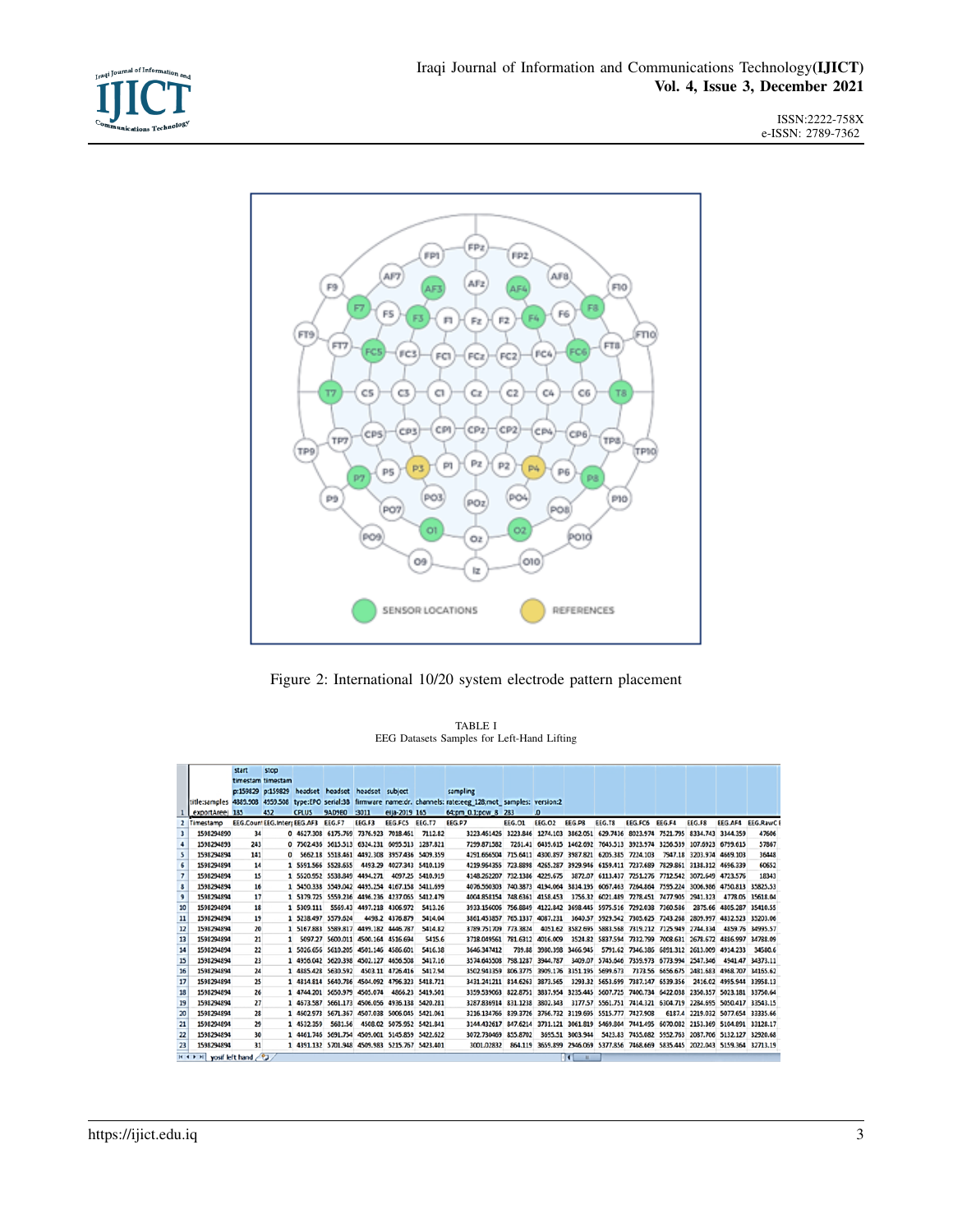### *C. Feature Extraction*

The goal of this step is to characterize the EEG signals depending on few related values called "features" , which should capture the related information within the EEG signals which is relevant to characterize the distinctive nature of the brain mental states to be identified, while refusing the noise and other non-relevant information [26]. In this stage, the obtained preprocessed data from the EMOTIV headset is processed with a PCA algorithm to improve the classifier's accuracy. PCA is a technique used for the reduction of dimensionality of the large data sets. This can be achieved by converting the huge set of variables into a smaller one which contains most of the information in the large set. To implement PCA, the mean values must be computed firstly, so that we can compute the standardization (Z) of the initial values of the dataset to transform all the variables to the same range [16], [27], [28] .

$$
Z = \frac{value - mean}{Standard\,deviation} \tag{1}
$$

The second step of PCA is to compute the covariance matrix, to check if there is any relationship or correlation between the variables of the dataset to reduce the information redundancy as much as possible. First of all, the covariance between all potential pairs of the initial dataset variables was computed using Eq. 2, to instruct the entries of the covariance matrix, which is a  $p \times p$  symmetric matrix.

$$
cov[X,Y] = \frac{\sum_{i=1}^{p} X_i Y_i - p\bar{X}\bar{Y}}{p}
$$
\n<sup>(2)</sup>

Where:  $\bar{X}$  means the mean value of variable X,

#### p is the dimension's number

The third step of PCA is to compute the eigenvectors and eigenvalues for the dataset values, to locate their principal components. The principal components are the new uncorrelated variables and have the most of information about the dataset is compressed in the first components and it gradually descends. The fourth step is to find the feature vector, which is represented by a matrix with columns of eigenvectors for the required component from the previous step. This will lead to keeping only k components (eigenvectors) instead of the total number of them (p). The final step of PCA is the reformation of the original dataset axis to the axis of the selected principal components, by multiplying the transpose of the feature vector as in Eq. 3

$$
Final\,dataset = FeatureVectorT * ZT\tag{3}
$$

#### *D. Classification Model Development*

In this work, a neural network with deep learning was built to classify the EEG signals for the ten actions including facial expression and motor execution. The main facility of applying a deep learning mechanism is that, it often continues to improve as the size of the dataset increases. This task was implemented with spider3.3.1/ Python environment by importing keras libraries, which is a deep learning API written in Python. A Sequential model, which is a linear stack of layers with 3 hidden layers which contain (1024, 512 and 256) neurons respectively, was built with an activation function of type  $tanh(X)$ . The output layer consists of 10 output neurons with an activation function of type SoftMax $(X)$ . Fig. 3 shows the sequential model of the work.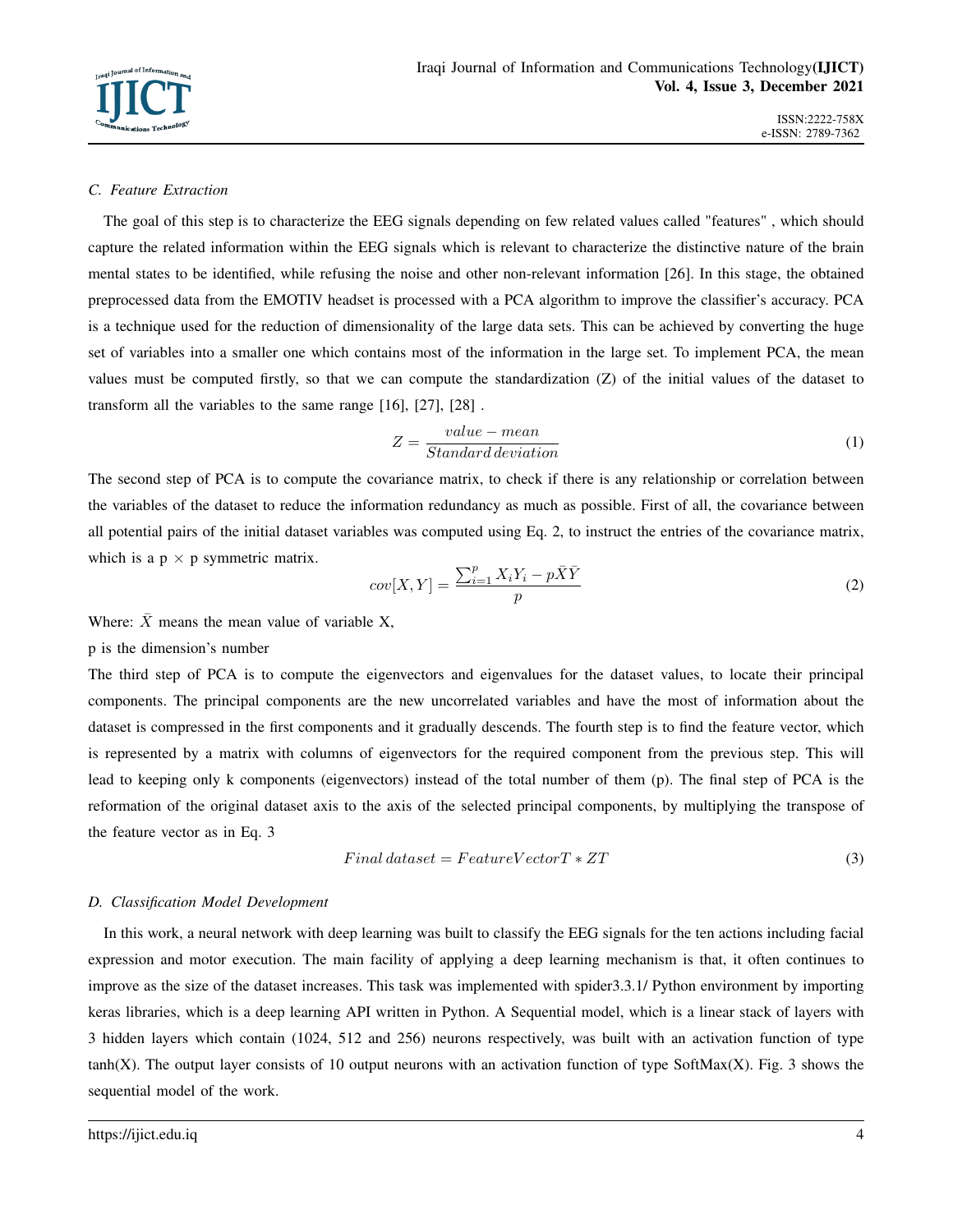

ISSN:2222-758X e-ISSN: 2789-7362



Figure 3: Sequential model representation

## *E. Performance Evaluation*

The collected dataset samples are divided into two groups: 80% training dataset and 20% testing dataset to construct the sequential model of the classification to be tested. The performance is evaluated in each epoch concerning two parameters: loss-values and accuracy of the classification. Accuracy calculates the percentage of predicted values (yPred) that match with actual values (yTrue). When running the model, important parameters effect must be observed since they significantly affect the accuracy and the processing time of the classification process. The parameters include: number of samples for each class,the total number of samples, and the type of the activation function applied within the hidden and output layers neurons. When using an equal number of samples for each class, this will give better classification accuracy than those with a different number of samples per class as well as to the obvious reduction in the number of epochs required to train the neural network, and hence the overall processing time will be reduced, as shown in Fig. 4. The total number of samples is the size of the collected samples, as this size increases the deep learning will give a better classification result but this increment cannot be continued since the processing time will be increased as well as to the stability of the accuracy results to a specific value. Finally, there are many types of activation functions such as: sigmoid, relu, SoftMax, tanh and exponential activation function. So, after implementing those types within the neurons of the hidden layer, the most acceptable accuracy level was obtained when using  $tanh(X)$  activation function, while the SoftMax(X) was used within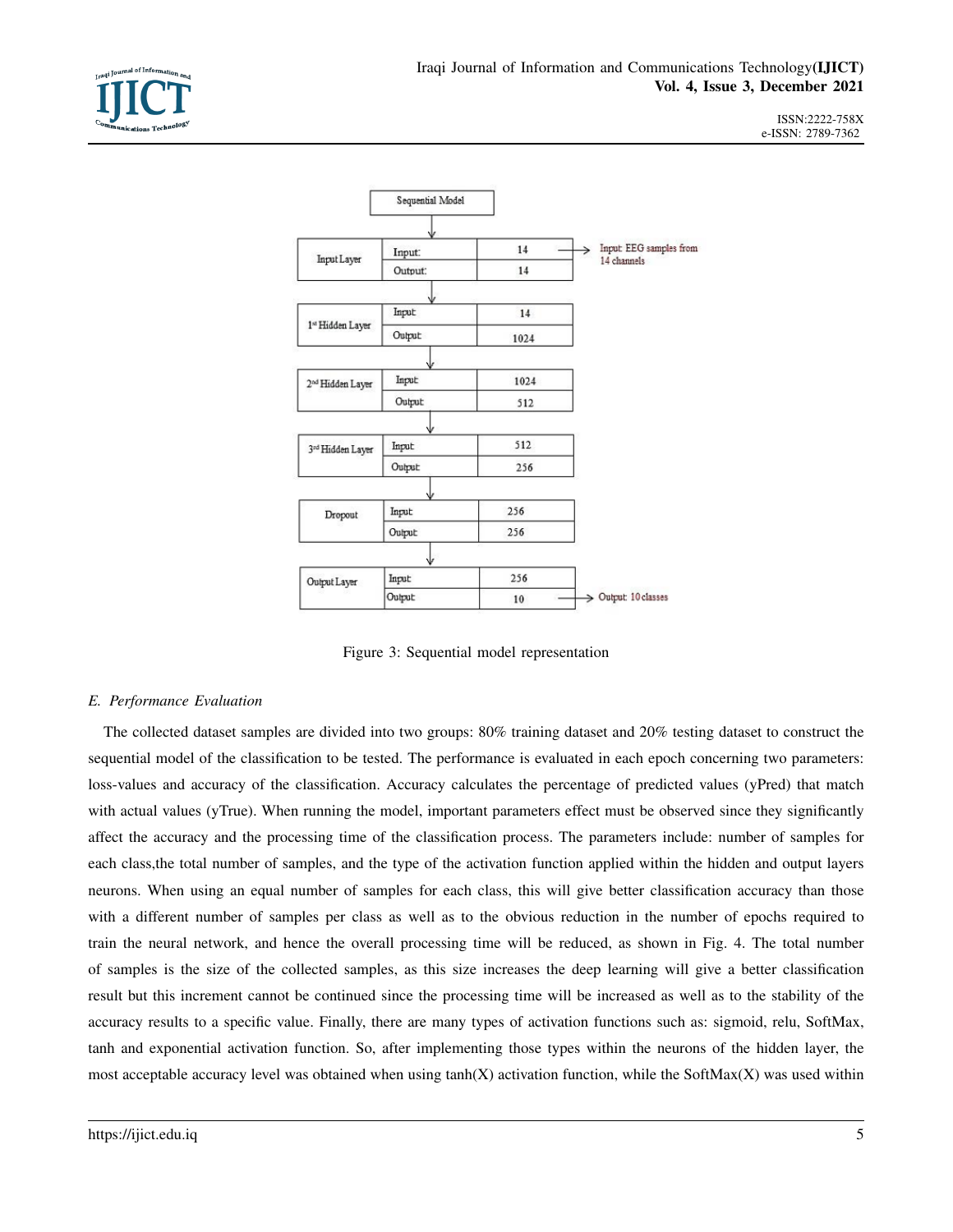

the output layers neurons. Root Mean Square (RMS) was used as an optimizer to minimize the error while learning the neural network.



Figure 4: Classification accuracy levels

## *F. Binding Classes with Corresponding Sentences*

After acquiring the predicted class of the specific sign an optimization process will be followed, by asking the user about the validity of the detected sign, if it is true then a lockup table will be searched to bind the sign with the corresponding sentence, else the prediction process will be repeated until reaching the required sign. Table II shows the binding of sings with sentences. Then the selected sentence will be transferred to a speech by intended text to speech instruction in python.

| EEG Signal Type | Class<br>Number | Class Label        | Sentence             |  |  |  |
|-----------------|-----------------|--------------------|----------------------|--|--|--|
|                 |                 | Surprise           | I have headache      |  |  |  |
|                 | $\overline{c}$  | Smile              | Thank you            |  |  |  |
| FF.             | 3               | Right wink         | I have eye pain      |  |  |  |
|                 |                 | Left wink          | I need help          |  |  |  |
|                 | 5               | Mouth opened       | I'm hungry           |  |  |  |
|                 | 6               | Left-hand lifting  | I need my son        |  |  |  |
|                 | 7               | Right-hand lifting | I need my daughter   |  |  |  |
| <b>ME</b>       | 8               | Head to right      | I need my parents    |  |  |  |
|                 | 9               | Head to left       | I have stomach       |  |  |  |
|                 | 10              | Clipping           | I want to go outside |  |  |  |

TABLE II Binding of Sings with Sentences

## III. CONCLUSION

In this paper, the classification of EEG time series signal was done by building a deep neural network and implementing deep learning techniques. Ten classes of EEG signal were classified from specialized dataset samples recording. In the offline training, the classification accuracy results reached to 95.75% with minimum processing requirements. So, the sign language model for binding those classes with the corresponding sentences, became more accurate and faster than those models which toke the images for EEG signal segments to feed the deep learning neural network.